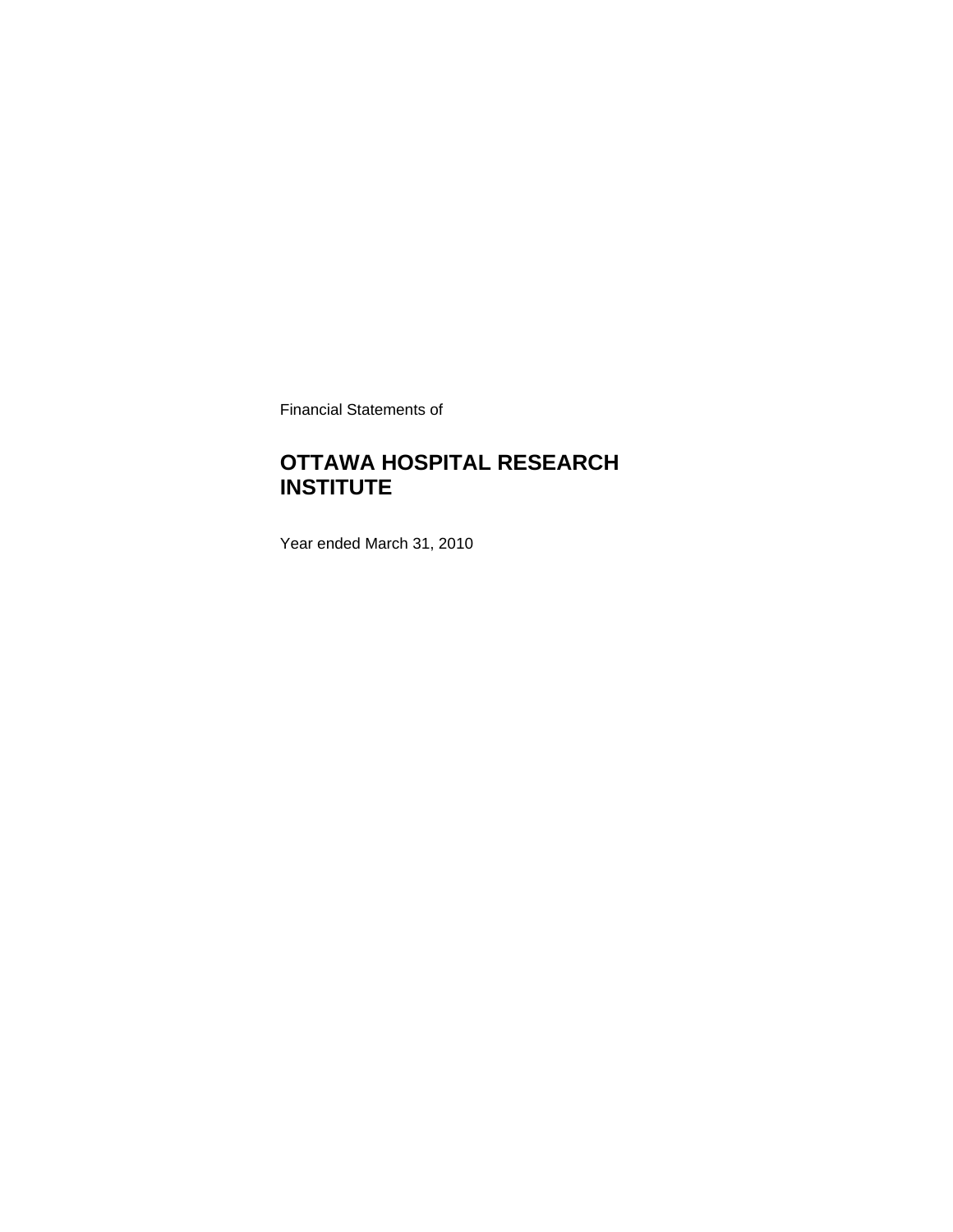

 160 Elgin Street Ottawa, ON K2P 2P8 Canada

**KPMG LLP** Telephone (613) 212-KPMG (5764)  **Chartered Accountants** Fax (613) 212-2896 Suite 2000 **Internet www.kpmg.ca** 

### **AUDITORS' REPORT TO THE MEMBERS**

We have audited the statement of financial position of the Ottawa Hospital Research Institute as at March 31, 2010 and the statements of operations, changes in net assets and cash flows for the year then ended. These financial statements are the responsibility of the Institute's management. Our responsibility is to express an opinion on these financial statements based on our audit.

We conducted our audit in accordance with Canadian generally accepted auditing standards. Those standards require that we plan and perform an audit to obtain reasonable assurance whether the financial statements are free of material misstatement. An audit includes examining, on a test basis, evidence supporting the amounts and disclosures in the financial statements. An audit also includes assessing the accounting principles used and significant estimates made by management, as well as evaluating the overall financial statement presentation.

In our opinion, these financial statements present fairly, in all material respects, the financial position of the Institute as at March 31, 2010 and the results of its operations and its cash flows for the year then ended in accordance with Canadian generally accepted accounting principles. As required by the Corporations Act of Ontario, we report that, in our opinion, these principles have been applied on a basis consistent with that of the preceding year.

 $KPMG$  14P

Chartered Accountants, Licensed Public Accountants

Ottawa, Canada May 26, 2010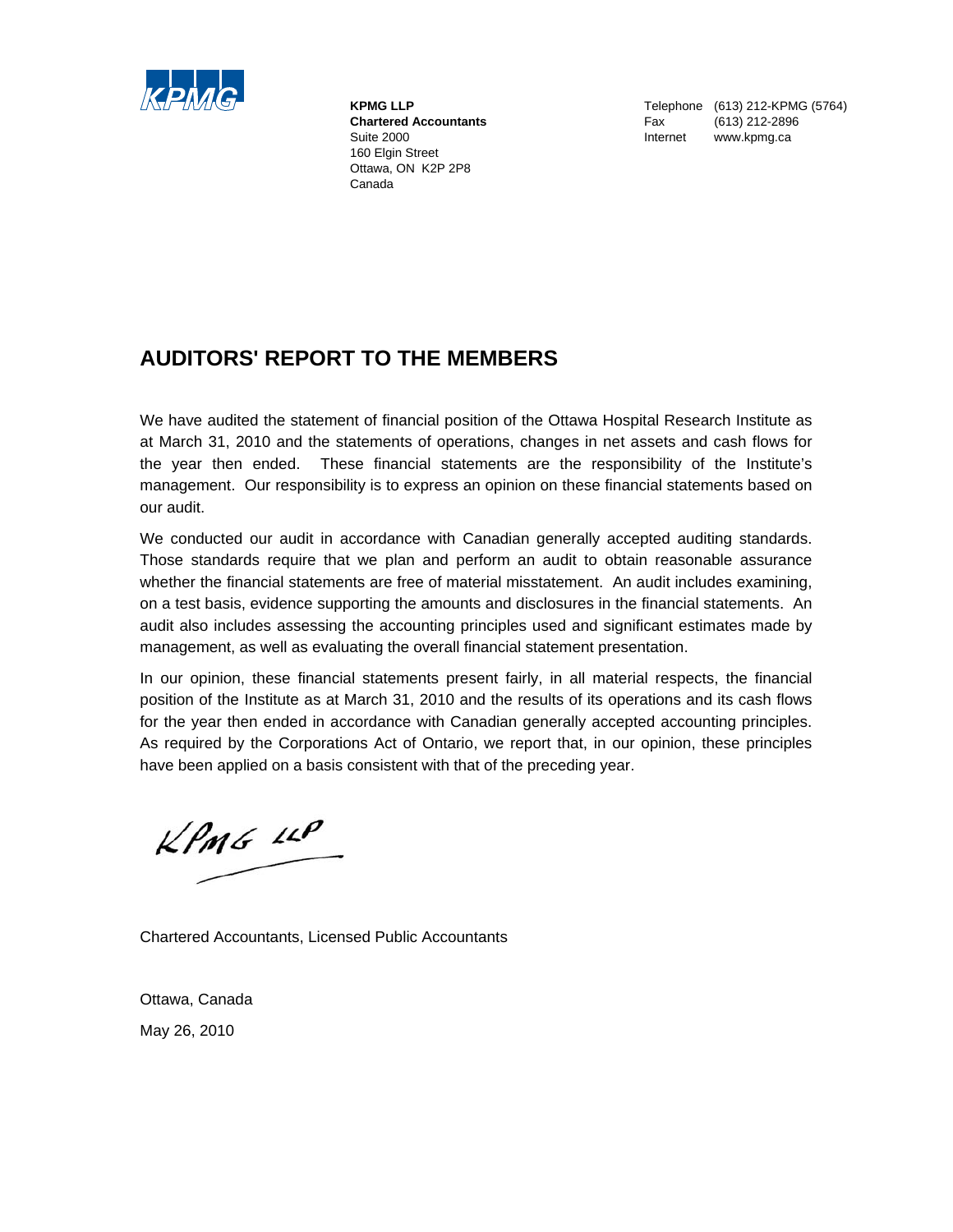Statement of Financial Position

March 31, 2010, with comparative figures for 2009

|                                                                                                  | Externally              |                        | Total                    | Total                    |
|--------------------------------------------------------------------------------------------------|-------------------------|------------------------|--------------------------|--------------------------|
|                                                                                                  | restricted              | Unrestricted           | 2010                     | 2009                     |
| <b>Assets</b>                                                                                    |                         |                        |                          |                          |
| Current assets:                                                                                  |                         |                        |                          |                          |
| Cash                                                                                             | \$<br>26,836,902        | \$<br>3,083,082        | \$29,919,984             | 5,301,276<br>\$          |
| Due from The Ottawa Hospital                                                                     |                         |                        |                          |                          |
| Foundation (note 4(b))                                                                           | 318,586                 | 1,641,438              | 1,960,024                | 2,300,679                |
| Prepaid expenses<br>Amounts receivable                                                           | 35,616                  |                        | 35,616                   | 79,370                   |
|                                                                                                  | 8,763,132<br>35,954,236 | 1,516,414<br>6,240,934 | 10,279,546<br>42,195,170 | 14,248,452<br>21,929,777 |
|                                                                                                  |                         |                        |                          |                          |
| Investments (note 5)                                                                             | 36,883,451              |                        | 36,883,451               | 33,102,751               |
| Capital assets (note 6)                                                                          | 31,740,132              |                        | 31,740,132               | 34,936,482               |
|                                                                                                  | \$<br>104,577,819       | \$<br>6,240,934        | \$110,818,753            | \$89,969,010             |
| <b>Liabilities and Net Assets</b><br><b>Current liabilities:</b><br>Accounts payable and accrued |                         |                        |                          |                          |
| liabilities                                                                                      | \$<br>11,512,031        | \$<br>$312,187$ \$     | 11,824,218               | 3,806,403<br>\$          |
| Loan payable (note 4(d))                                                                         | 700,000                 |                        | 700,000                  | 700,000                  |
| Due to The Ottawa Hospital                                                                       |                         |                        |                          |                          |
| (note 4(a))                                                                                      |                         | 2,102,227              | 2,102,227                | 1,033,386                |
| Unearned income                                                                                  | 17,850                  | 1,023,629              | 1,041,479                | 1,480,015                |
| Unexpended research                                                                              |                         |                        |                          |                          |
| project funding (note 7)                                                                         | 61,307,806              |                        | 61,307,806               | 48,566,334               |
|                                                                                                  | 73,537,687              | 3,438,043              | 76,975,730               | 55,586,138               |
| Long-term liabilities:<br>Deferred capital contributions (note 8)                                | 30,225,588              |                        | 30,225,588               | 32,132,989               |
| Sick leave (note 12)                                                                             |                         | 137,306                | 137,306                  | 154,979                  |
|                                                                                                  | 30,225,588              | 137,306                | 30,362,894               | 32,287,968               |
| Net assets:                                                                                      |                         |                        |                          |                          |
| Internally restricted (note 9)                                                                   |                         | 1,385,225              | 1,385,225                |                          |
| Invested in capital assets                                                                       | 814,544                 |                        | 814,544                  | 2,103,493                |
| Unrestricted                                                                                     |                         | 1,280,360              | 1,280,360                | (8,589)                  |
|                                                                                                  | 814,544                 | 2,665,585              | 3,480,129                | 2,094,904                |
| Commitments (note 10)                                                                            |                         |                        |                          |                          |
|                                                                                                  | \$104,577,819           | \$<br>6,240,934        | \$110,818,753            | \$89,969,010             |

See accompanying notes to financial statements.

On behalf of the Board:

**Director** Director

**Director** Director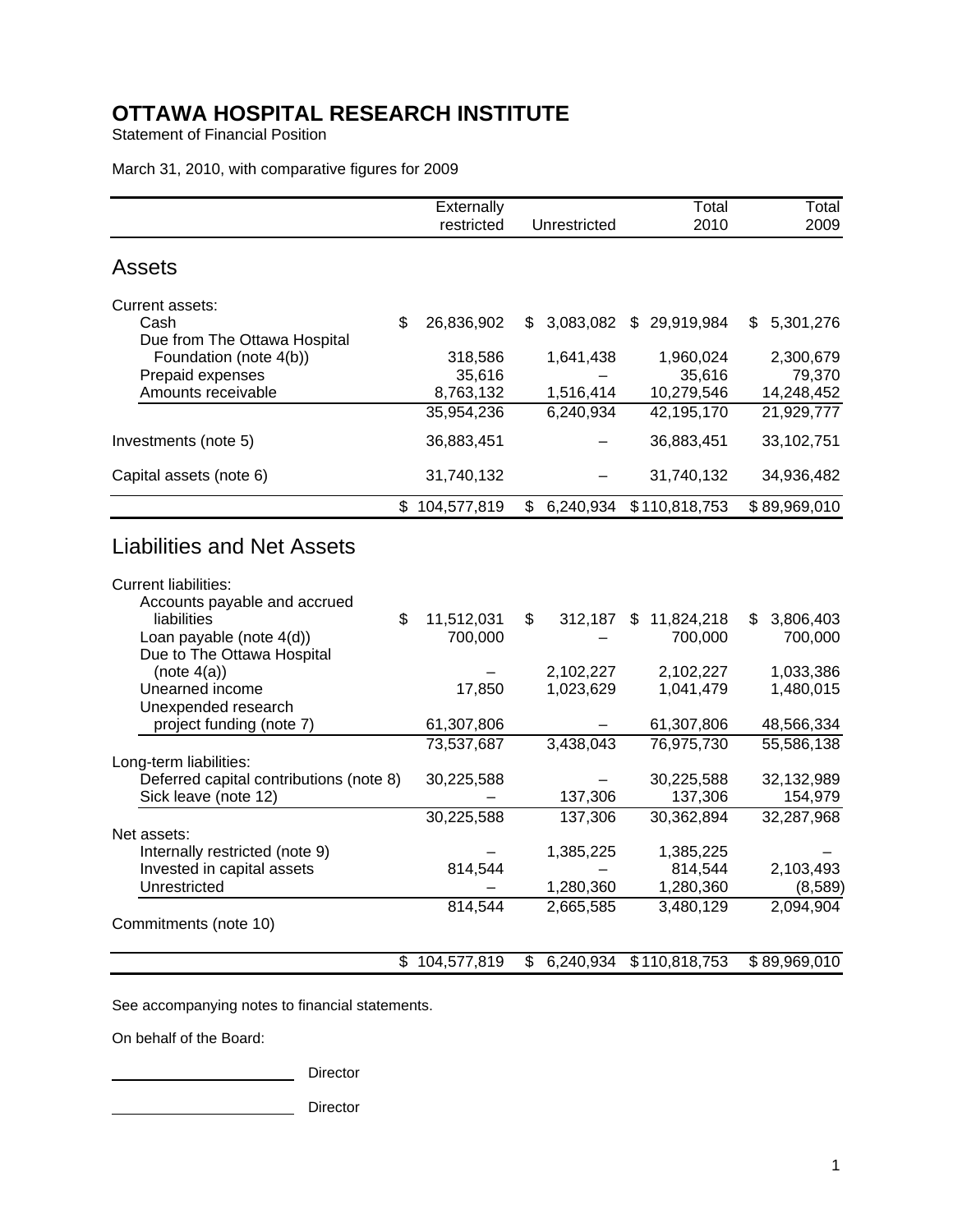Statement of Operations

|                                                   | Externally      |                 | Total           | Total             |
|---------------------------------------------------|-----------------|-----------------|-----------------|-------------------|
|                                                   | restricted      | Unrestricted    | 2010            | 2009              |
| Revenue:                                          |                 |                 |                 |                   |
| The Ottawa Hospital Foundation<br>$(note 4(b))$ : |                 |                 |                 |                   |
| Research and salary                               | \$              | \$<br>215,627   | \$<br>215,627   | 548,996<br>\$     |
| Endowment fund income                             |                 | 2,553,429       | 2,553,429       | 2,358,749         |
| Indirect cost recovery                            |                 | 5,550,298       | 5,550,298       | 5,620,848         |
| The Ottawa Hospital (note 4(a))                   |                 | 5,213,384       | 5,213,384       | 4,721,408         |
| University of Ottawa (note 4(c)):                 |                 |                 |                 |                   |
| Salary support                                    |                 | 1,653,344       | 1,653,344       | 1,792,425         |
| Endowment fund income                             |                 | 127,176         | 127,176         | 298,619           |
| Medical practice plans                            |                 | 4,911,988       | 4,911,988       | 4,250,771         |
| Research projects                                 | 76,256,489      |                 | 76,256,489      | 64,603,549        |
| Miscellaneous                                     |                 | 368,371         | 368,371         | 384,334           |
| Investment (note 5)                               |                 | 3,766,022       | 3,766,022       | (1,460,329)       |
| Amortization of deferred capital                  |                 |                 |                 |                   |
| contributions                                     | 4,331,743       |                 | 4,331,743       | 4,600,134         |
|                                                   | 80,588,232      | 24,359,639      | 104,947,871     | 87,719,504        |
| Expenses:                                         |                 |                 |                 |                   |
| Scientific programs                               |                 | 14,884,469      | 14,884,469      | 13,572,179        |
| General research administration                   |                 | 2,711,626       | 2,711,626       | 2,640,067         |
| Technology transfer program                       |                 | 221,207         | 221,207         | 400,478           |
| <b>Hospital services</b>                          |                 | 3,646,681       | 3,646,681       | 3,992,919         |
| Other research                                    |                 | 958,403         | 958,403         | 937,844           |
| Research ethics board                             |                 | 507,721         | 507,721         | 287,464           |
| Research project costs (note 7)                   | 76,256,489      |                 | 76,256,489      | 64,603,549        |
| Amortization of capital assets                    | 4,376,050       |                 | 4,376,050       | 4,644,441         |
|                                                   | 80,632,539      | 22,930,107      | 103,562,646     | 91,078,941        |
| Excess (deficiency) of revenue                    |                 |                 |                 |                   |
| over expenses                                     | \$<br>(44, 307) | 1,429,532<br>\$ | 1,385,225<br>\$ | (3,359,437)<br>\$ |

### Year ended March 31, 2010, with comparative figures for 2009

See accompanying notes to financial statements.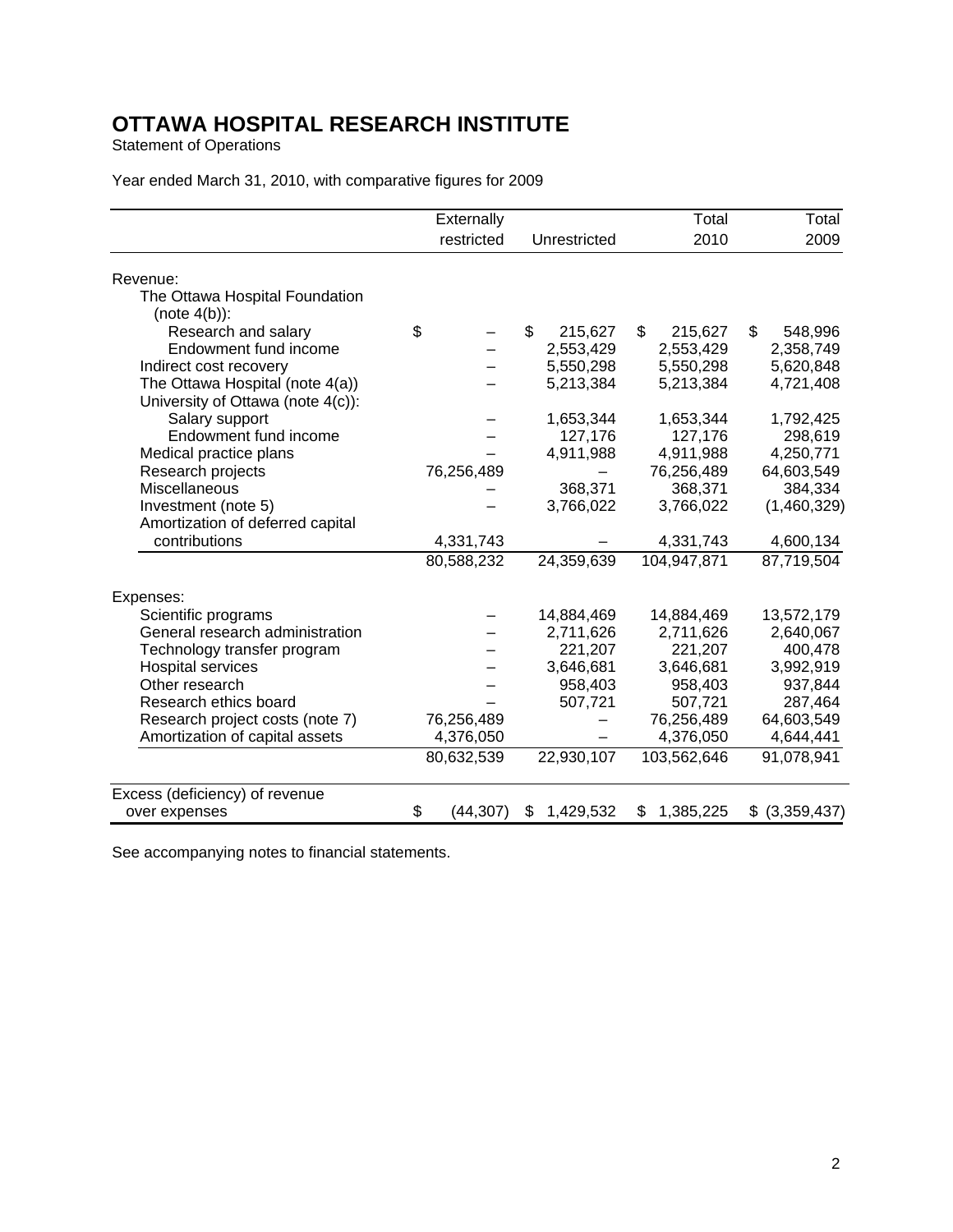Statement of Changes in Net Assets

Year ended March 31, 2010, with comparative figures for 2009

|                                                |                   | Internally  |    |              |                |             |             |
|------------------------------------------------|-------------------|-------------|----|--------------|----------------|-------------|-------------|
|                                                | <b>Externally</b> | Restricted  |    |              | Investment in  |             |             |
|                                                | Restricted        | (note 9)    |    | Unrestricted | capital assets | 2010        | 2009        |
| Net assets, beginning of year                  | \$                | \$          | \$ | (8,589)      | \$2,103,493    | \$2,094,904 | \$5,454,341 |
| Excess (deficiency) of revenue over expenses   | (44, 307)         | —           |    | 1,429,532    |                | 1,385,225   | (3,359,437) |
| Transfer to internally restricted (note 9)     | $\qquad \qquad -$ | 1,385,225   |    | (1,385,225)  |                |             |             |
| Amortization of capital assets                 | 4,376,050         |             |    |              | (4,376,050)    |             |             |
| Capital asset additions                        | (1, 179, 700)     |             |    |              | 1,179,700      |             |             |
| Deferred capital contributions received        | 2,424,342         |             |    |              | (2,424,342)    |             |             |
| Amortization of deferred capital contributions | (4,331,743)       |             |    |              | 4,331,743      |             |             |
| Transfer from externally restricted            | (1, 244, 642)     | —           |    | 1,244,642    |                |             |             |
| Net assets, end of year                        |                   | \$1,385,225 |    | \$1,280,360  | 814,544<br>\$. | \$3,480,129 | \$2,094,904 |

See accompanying notes to financial statements.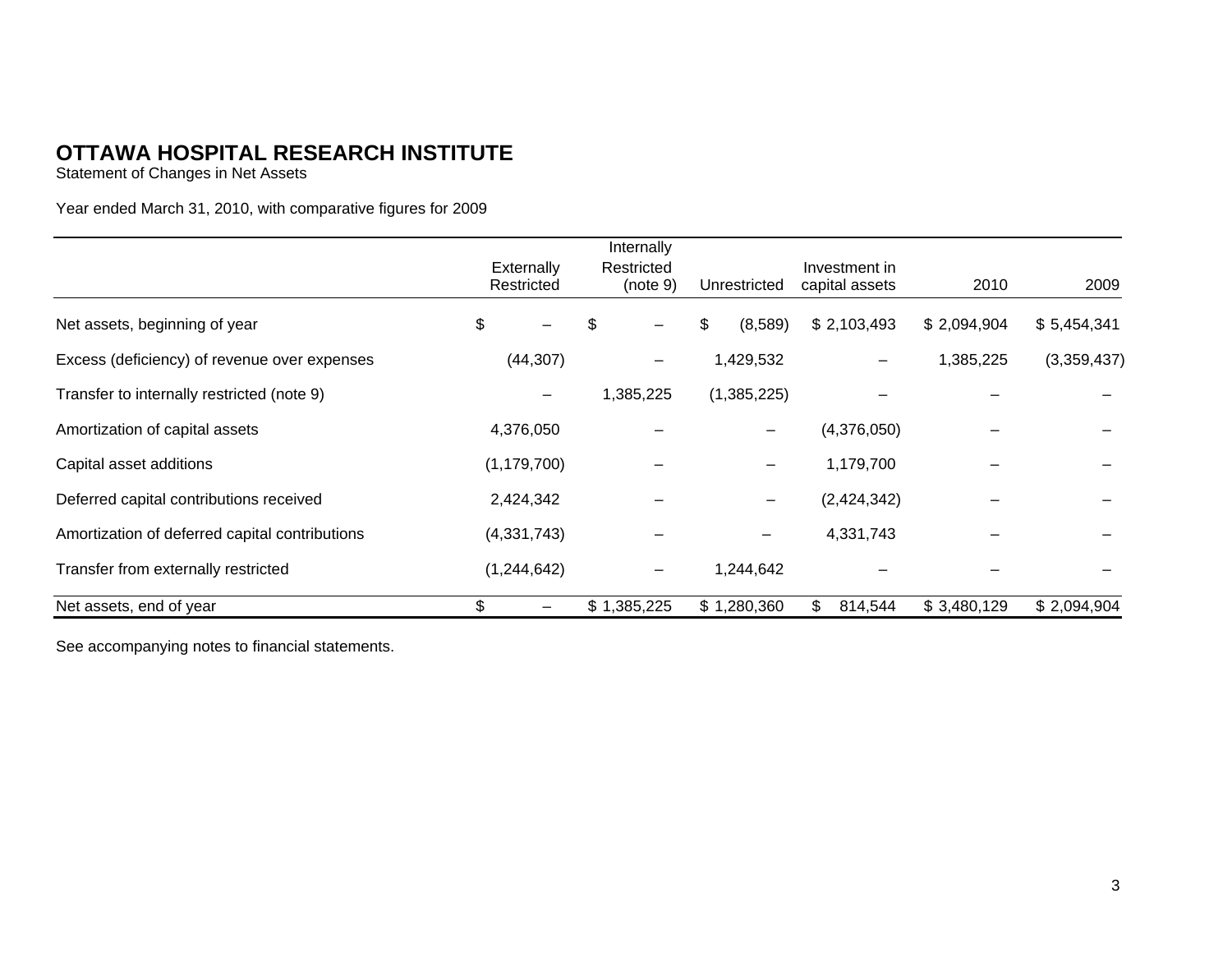Statement of Cash Flows

Year ended March 31, 2010, with comparative figures for 2009

|                                                                                              | 2010            | 2009           |
|----------------------------------------------------------------------------------------------|-----------------|----------------|
| Cash provided by (used in):                                                                  |                 |                |
| Operating activities:                                                                        |                 |                |
| Excess (deficiency) of revenue over expenses<br>Items not involving cash:                    | \$<br>1,385,225 | \$ (3,359,437) |
| Amortization of capital assets                                                               | 4,376,050       | 4,644,441      |
| Amortization of deferred capital contributions                                               | (4, 331, 743)   | (4,600,134)    |
| Unrealized losses (gains) on investments                                                     | (2, 498, 687)   | 2,451,074      |
| Changes in non-cash operating working capital:<br>Decrease (increase) in due from The Ottawa |                 |                |
| <b>Hospital Foundation</b>                                                                   | 340,655         | (21,601)       |
| Decrease in prepaid expenses                                                                 | 43,754          | 72,782         |
| Decrease in amounts receivable                                                               | 3,968,906       | 458,464        |
| Increase (decrease) in accounts payable and                                                  |                 |                |
| accrued liabilities                                                                          | 8,017,815       | (1,062,645)    |
| Increase (decrease) in due to The Ottawa Hospital                                            | 1,068,841       | (5,530,571)    |
| Increase (decrease) in unearned income                                                       | (438, 536)      | 59,505         |
| Increase in unexpended research funding                                                      | 12,741,472      | 7,300,003      |
| Decrease in sick leave                                                                       | (17, 673)       | (37, 640)      |
|                                                                                              | 24,656,079      | 374,241        |
| Investing activities:                                                                        |                 |                |
| Additions to investments                                                                     | (1,282,013)     |                |
| Decrease in deferred costs                                                                   |                 | 661,544        |
| Purchase of capital assets                                                                   | (1, 179, 700)   | (1,601,090)    |
|                                                                                              | (2,461,713)     | (939, 546)     |
| Financing activities:                                                                        |                 |                |
| Deferred capital contributions received                                                      | 2,424,342       | 1,848,061      |
| Withdrawals from investments                                                                 |                 | 2,152,777      |
|                                                                                              | 2,424,342       | 4,000,838      |
| Increase in cash                                                                             | 24,618,708      | 3,435,533      |
| Cash, beginning of year                                                                      | 5,301,276       | 1,865,743      |
|                                                                                              |                 |                |
| Cash, end of year                                                                            | \$29,919,984    | \$5,301,276    |

See accompanying notes to financial statements.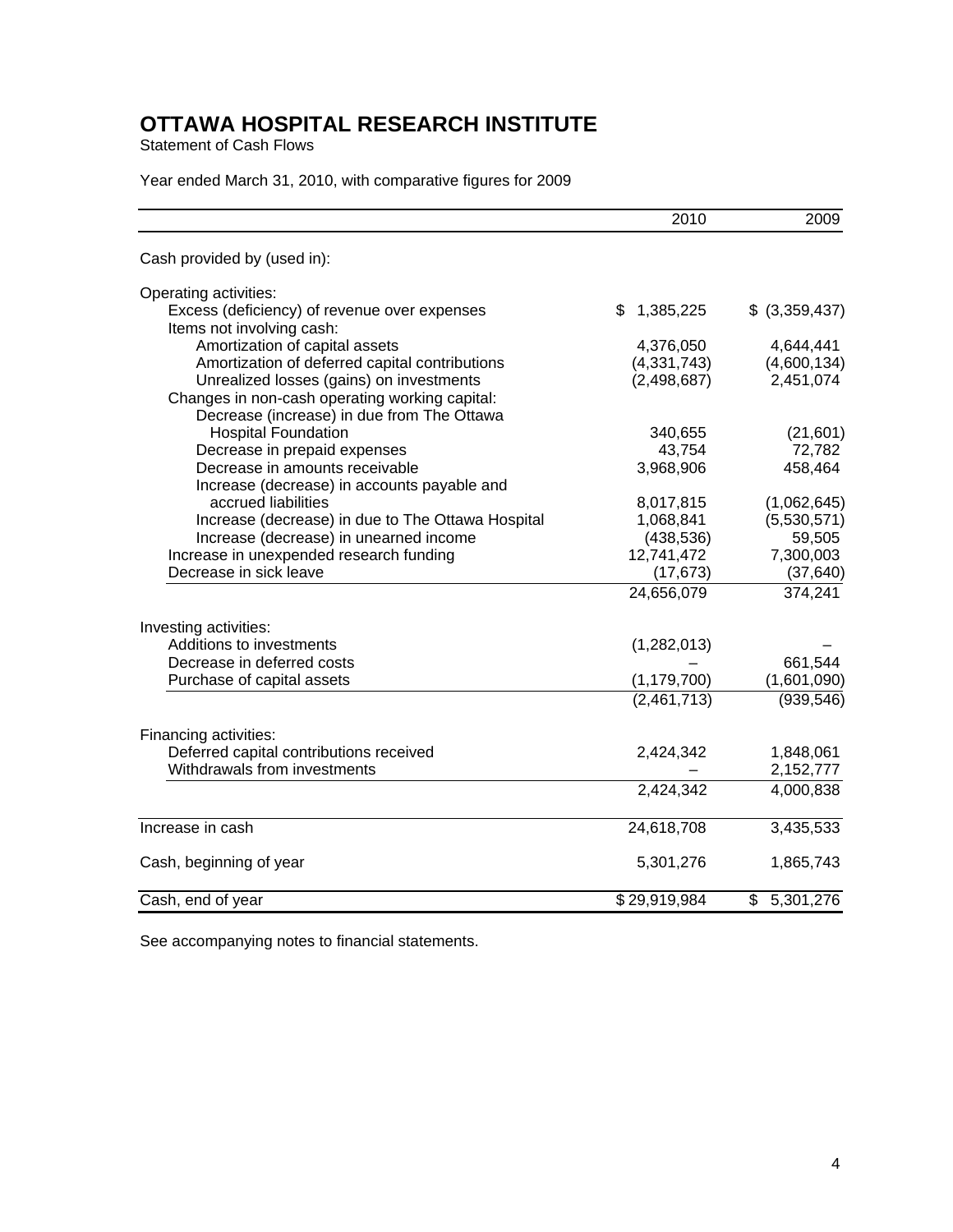Notes to Financial Statements

Year ended March 31, 2010

#### **1. Objectives:**

The Ottawa Hospital Research Institute (the "Institute") is an independent health research facility, closely affiliated with The Ottawa Hospital and the University of Ottawa, committed to excellence in the creation of scientific knowledge that contributes to the prevention, diagnosis, and treatment of human disease. The Institute was incorporated without share capital under the Corporations Act of Ontario on December 5, 2000. It began operations on April 1, 2001 as a result of the combination of the Loeb Health Research Institute at The Ottawa Hospital and The Ottawa General Hospital Research Institute. On January 1, 2004, as a result of the integration of the Ottawa Regional Cancer Centre and The Ottawa Hospital, the clinical research activities of the Cancer Centre were absorbed into the Institute.

The Institute is a registered charity under paragraph 149 [1] [f] of the Income Tax Act and is exempt from income taxes and may issue tax deductible receipts to donors. Furthermore, the Institute has approved research institute status for purposes of clause 37 [1] [a] [ii] [B] of the Act, whereby a donor is eligible for a Scientific Research and Experimental Development (SR&ED) tax credit in the year the contribution is made.

#### **2. Significant accounting policies:**

These financial statements have been prepared in accordance with Canadian generally accepted accounting principles and include the following significant accounting policies.

(a) Basis of presentation:

The financial statements are prepared under the deferral method of accounting for not-forprofit organizations. On the statement of financial position and the statement of operations, the externally restricted column presents the Institute's assets, liabilities and results of operations related to its research activities that are funded by externally restricted research grants and contributions. The unrestricted column presents the Institute's administrative and non-restricted research operations.

- (b) Revenue recognition:
	- (i) The Institute generates revenue through contributions from external funding agencies and related parties. Contributions receivable are recorded at an estimated realizable value in the period in which the funding agreement is signed. Unrestricted contributions are recognized as revenue when they are received or receivable. Restricted contributions are recorded as deferred revenue and recognized as revenue when the related expenses are incurred.
	- (ii) Contributions restricted for the acquisition of capital assets are recorded as deferred capital contributions and recognized as revenue over the estimated useful life of the related assets.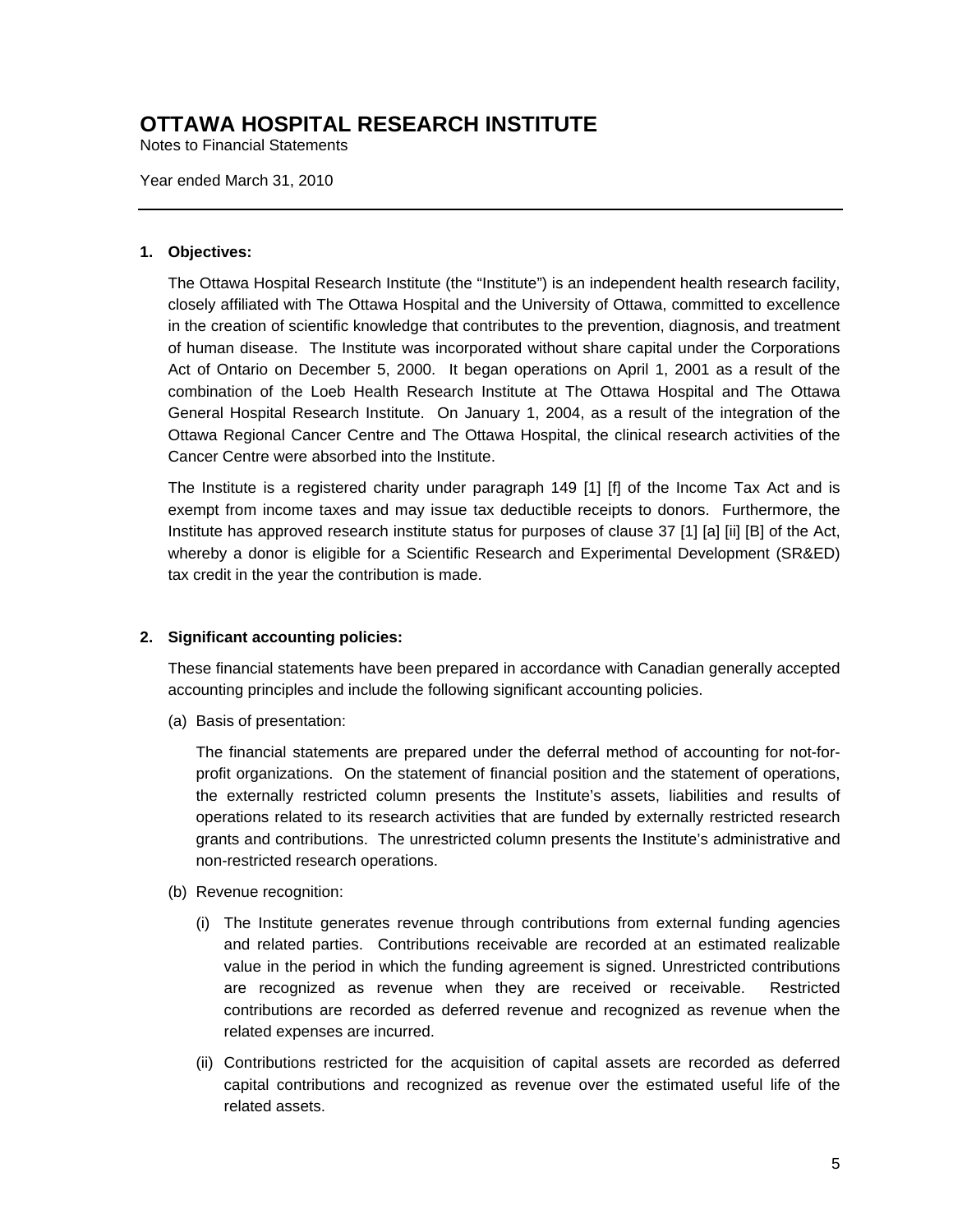Notes to Financial Statements (continued)

Year ended March 31, 2010

#### **2. Significant accounting policies (continued):**

- (b) Revenue recognition (continued):
	- (iii) Interest and dividend revenue and realized gains and losses on investments are recognized in the period earned. Unrealized gains and losses on investments are recorded in the period in which they occur.
- (c) Expenses:

The Institute classifies expenses on the statement of operations by function. Expenses are recognized in the year incurred and are recorded in the applicable function to which they are related. The Institute does not allocate expenses between functions after initial recognition.

- (d) Financial instruments:
	- (i) Investments:

Investments are designated as held for trading and are recorded at fair value.

Shares in private companies acquired by the Institute in exchange for patent or license rights are recorded at a nominal value when the fair value of the transaction is not determinable.

(ii) Other financial instruments:

The Institute has classified due from The Ottawa Hospital Foundation and amounts receivable as loans and receivables and accounts payable and accrued liabilities, loan payable, due to The Ottawa Hospital and sick leave as other liabilities. Upon initial recognition, these financial assets and liabilities are measured at amortized cost using the effective interest rate method of amortization.

(e) Capital assets:

Capital assets are stated at cost. Contributed equipment is recorded at fair value at the date of contribution. Amortization is calculated on a straight-line basis over the estimated useful lives of the assets. The estimated useful lives of the assets are:

| Asset                                | Useful Life   |
|--------------------------------------|---------------|
|                                      |               |
| Computer equipment                   | 3 to 5 years  |
| Furniture and fixtures               | 5 years       |
| Portable                             | 10 years      |
| Laboratory equipment                 | 5 to 10 years |
| Stem Cell and Vision Research floors | 21 years      |

Patents are recorded at a nominal value and are not amortized.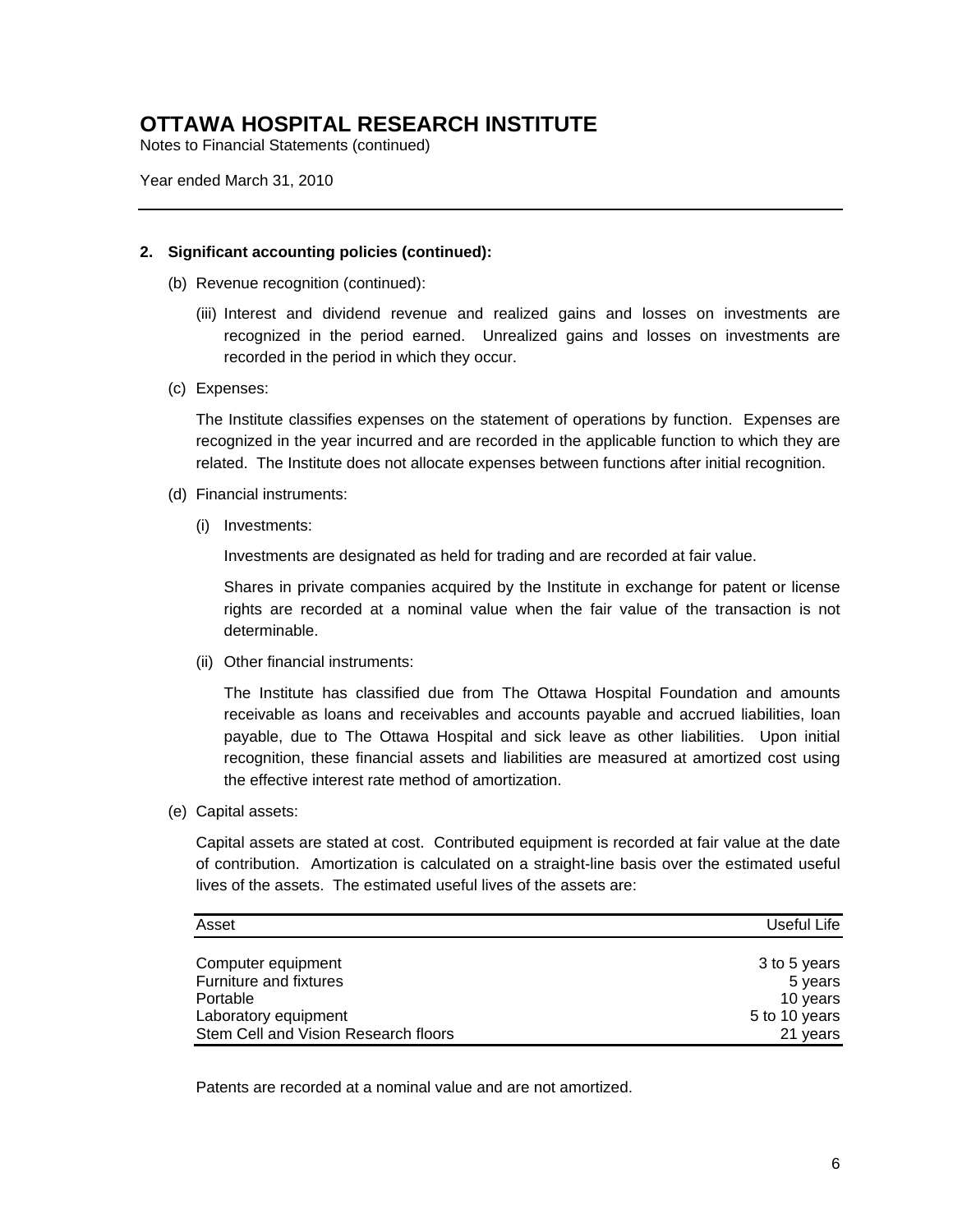Notes to Financial Statements (continued)

Year ended March 31, 2010

#### **2. Significant accounting policies (continued):**

(e) Capital assets (continued):

Capital assets are reviewed for impairment whenever events or changes in circumstances indicate that the carrying amount of an asset may not be recoverable. Recoverability of assets to be held and used is measured by a comparison of the carrying amount of an asset to estimated undiscounted cash flows expected to be generated by the asset. If the carrying amount of an asset exceeds its estimated future cash flows, an impairment charge is recognized by the amount by which the carrying amount of the asset exceeds the fair value of the asset.

(f) Foreign exchange:

Transactions conducted in a foreign currency are translated into Canadian dollars at the average exchange rate for the period. Assets and liabilities denominated in foreign currencies are translated at exchange rates in effect at year-end. Foreign exchange gains and losses are included in income.

(g) Use of estimates:

The preparation of financial statements in conformity with Canadian generally accepted accounting principles requires management to make estimates and assumptions that affect the reported amounts of assets and liabilities and disclosure of contingent assets and liabilities at the date of the financial statements and the reported amounts of revenue and expenses during the period. Actual results could differ from these estimates. These estimates are reviewed annually and as adjustments become necessary, they are recorded in the period in which they become known.

#### **3. Adoption of amendments and new accounting standard:**

Effective April 1, 2009, the Institute adopted the following amendments and new accounting standard:

(a) Amendments to Section 4400, *Financial Statement Presentation by Not-For-Profit Organizations*:

These amendments revised the financial statement presentation and disclosure requirements for not-for-profit organizations.

(b) Amendments to Section 1000, *Financial Statement Concepts*:

These amendments revised the definitions of assets and liabilities and removed the recognition of items as assets and liabilities solely on the basis of matching revenue and expenses.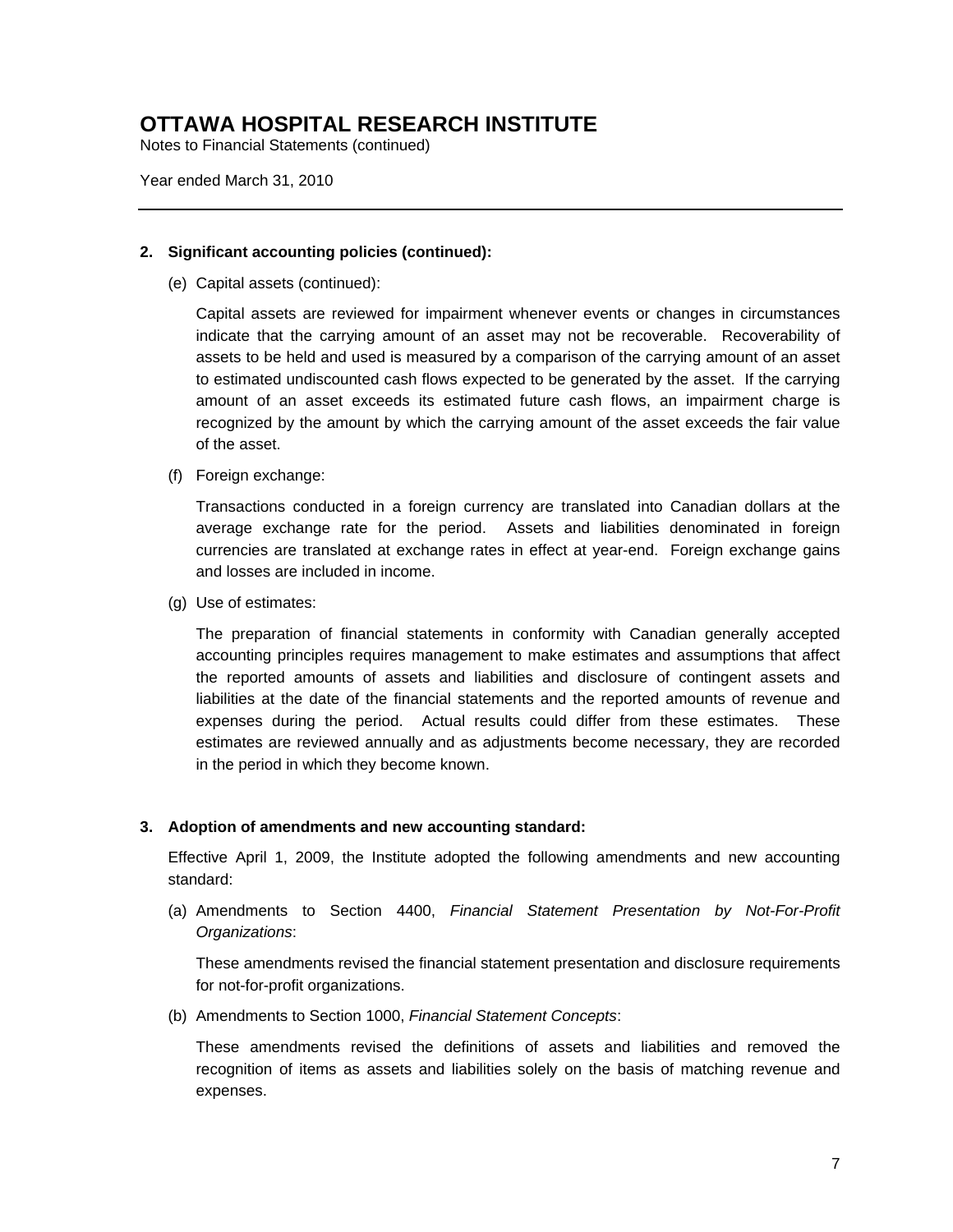Notes to Financial Statements (continued)

Year ended March 31, 2010

#### **3. Adoption of amendments and new accounting standard (continued):**

(c) Section 4470, *Disclosure of Allocated Expenses by Not-for-Profit Organizations*:

This section establishes disclosure standards for Entities that choose to classify their expenses by function and allocate expenses from one function to another.

Adoption of these amendments and new accounting standard had no significant impact on the Institute's financial statements for the year ended March 31, 2010, except for the additional disclosure in note 2(c).

#### **4. Related entities:**

(a) The Ottawa Hospital:

The Ottawa Hospital receives a significant amount of the Institute's research grants and contributions and distributes these funds to cover research expenses on behalf of the Institute. The Ottawa Hospital also acts as paymaster for the Institute. The Institute has an amount due to The Ottawa Hospital of \$2,102,227 (2009 - \$1,033,386). This balance represents the difference between funds deposited at the Hospital and disbursements made on behalf of the Institute at year end.

The Ottawa Hospital provided the Institute with grants as follows:

|                                                 | 2010                   | 2009                   |
|-------------------------------------------------|------------------------|------------------------|
| General operating<br>Specific purpose operating | \$4,694,840<br>518.544 | \$4,142,928<br>578.480 |
|                                                 | \$5,213,384            | \$4,721,408            |

(b) The Ottawa Hospital Foundation:

The Foundation provides administrative and research funding to the Institute. During the year, the Foundation contributed the following:

|                                                          | 2010        | 2009        |
|----------------------------------------------------------|-------------|-------------|
| Unrestricted endowment fund interest                     | \$2,553,429 | \$2,358,791 |
| Restricted endowment fund interest for research projects | 47,277      | 45,976      |
| Unrestricted research and salary funding                 | 215,627     | 548,996     |
| Restricted research project funding                      | 586,040     | 473,120     |
| Deferred contributions relating to capital assets        |             |             |
| and assets under construction                            | 301,168     | 370,578     |
|                                                          | \$3,703,541 | \$3,797,461 |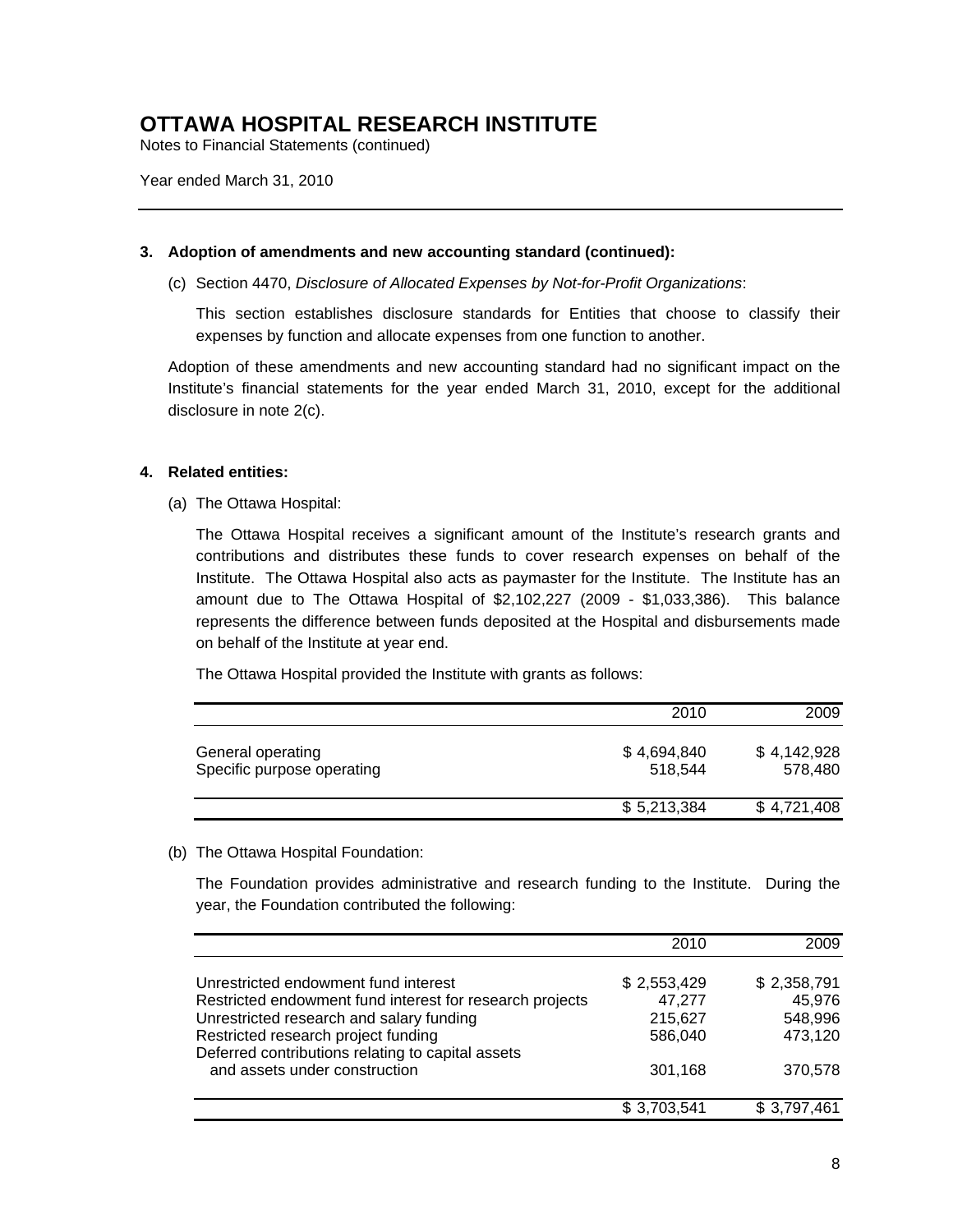Notes to Financial Statements (continued)

Year ended March 31, 2010

#### **4. Related entities (continued):**

(b) The Ottawa Hospital Foundation:

At year end, \$1,960,024 (2008 - \$2,300,679) of these amounts were receivable from the Foundation.

At March 31, 2010, the Foundation manages funds in the amount of \$44,031,344 (2009 - \$46,646,979), which are designated as The Ottawa Hospital Research Institute Endowment Funds. While these funds have been designated to the Institute they are legally the assets of the Foundation. Of this amount, \$11,867,989 (2009 - \$883,803) is restricted for the Clinical Epidemiology Unit Director's Research Chair.

(c) The University of Ottawa:

The University of Ottawa contributed \$1,653,344 (2009 - \$1,792,425) during the year to the Institute for salary support.

At March 31, 2010, endowment funds in the amount of \$1,108,377 (2009 - \$921,424) for the Clinical Epidemiology Unit Director's Research Chair, \$1,445,452 (2009 - \$1,222,714) for the Dr. J. David Grimes Research Chair and \$1,792,730 (2009 - \$1,458,923) for the Neuroscience Research Institute chair are held by the University of Ottawa. In the year, the Institute received \$127,176 (2009 - \$298,619) interest on these endowments.

The University provides premises and related maintenance and repairs to the Institute's onsite researchers at no charge. These amounts are not included in these financial statements.

(d) Loan payable:

The University of Ottawa provided a loan to the Institute for the purpose of funding the construction of the Vision floor. The loan from the University of Ottawa is non-interest bearing and is repayable starting in 2010, as agreed, if fundraising and/or grant submissions are not successful. The balance of the loan is \$700,000 (2009 - \$700,000).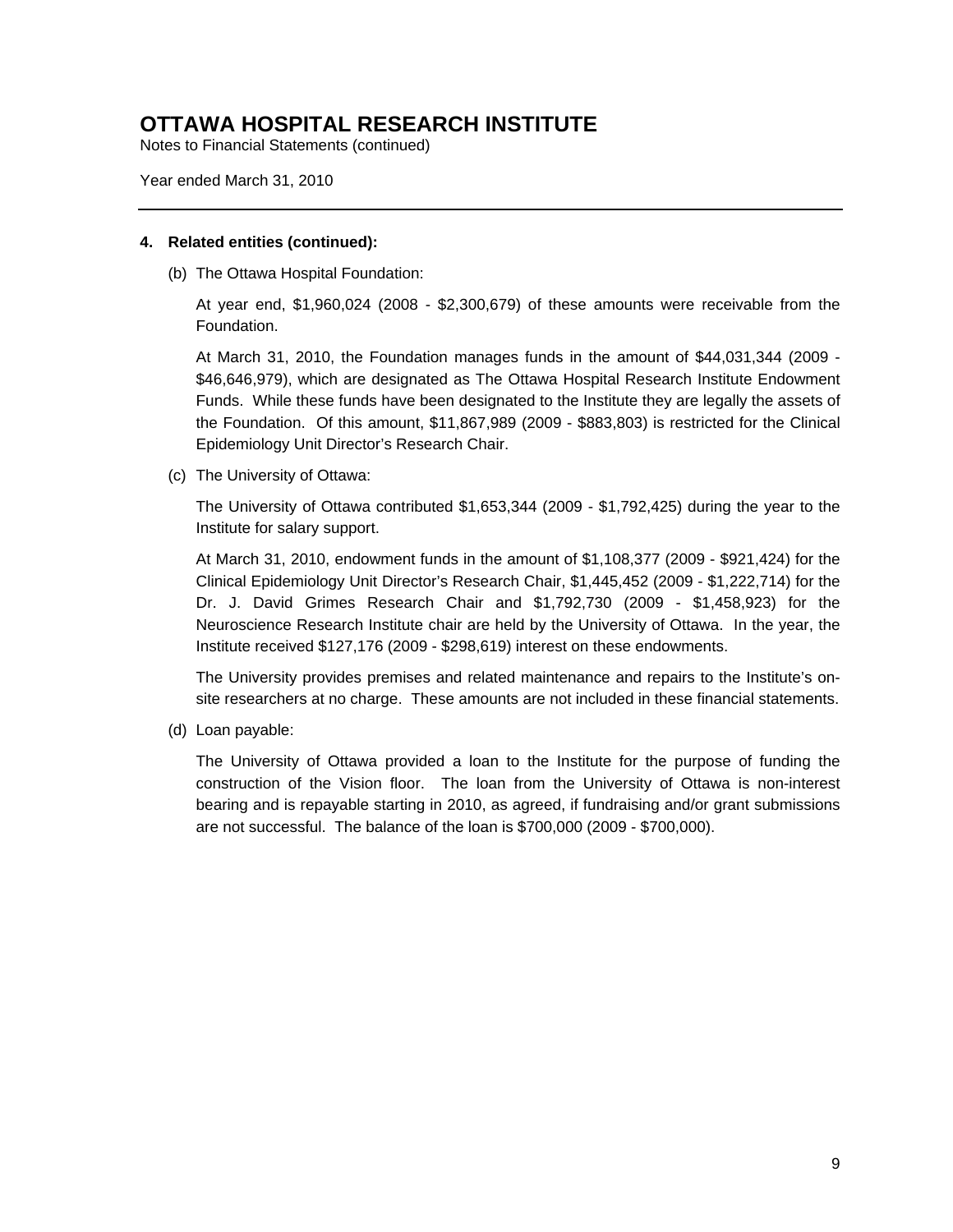Notes to Financial Statements (continued)

Year ended March 31, 2010

#### **5. Investments:**

The following table presents the fair values of the Institute's investments:

|                                                                                   |                                              | 2010                                         |                                           | 2009                                        |  |
|-----------------------------------------------------------------------------------|----------------------------------------------|----------------------------------------------|-------------------------------------------|---------------------------------------------|--|
|                                                                                   | Fair<br>value                                | Cost                                         | Fair<br>value                             | Cost                                        |  |
| Money market funds<br><b>Bonds</b><br>Mutual funds<br>Shares in private companies | 5,582,222<br>SS.<br>20,964,501<br>10,336,727 | 5,582,222<br>\$.<br>20,937,986<br>10,674,408 | 7,006,996<br>S<br>22,205,708<br>3,890,046 | 7,006,996<br>SS.<br>23,410,608<br>5,494,999 |  |
|                                                                                   | \$36,883,451                                 | \$37,194,617                                 | \$33,102,751                              | \$35,912,604                                |  |

The Institute holds shares in private companies that were received in exchange for an amendment to a patent/licence agreement previously negotiated and in other cases, patent or license agreements to be negotiated. These shares do not give the Institute the ability to significantly influence or exercise control over these private companies. The shares are recorded in these financial statements at a nominal value as the value of the consideration given or received could not be determined. The market value of these shares in private companies is not determinable.

The bonds have interest rates of 1.25% to 9.976% and maturity dates ranging from April 2011 to April 2037.

The following table presents the breakdown of the investment revenue on investments held by the Institute:

|                                                                                                                       | 2010                                            | 2009                                       |
|-----------------------------------------------------------------------------------------------------------------------|-------------------------------------------------|--------------------------------------------|
| Realized gains on investments<br>Unrealized gains (losses) on investments<br>Interest<br>Foreign exchange gain (loss) | \$1,245,575<br>2,498,687<br>52,334<br>(30, 574) | 891.856<br>(2,451,074)<br>86,243<br>12,646 |
|                                                                                                                       | \$3,766,022                                     | \$(1,460,329)                              |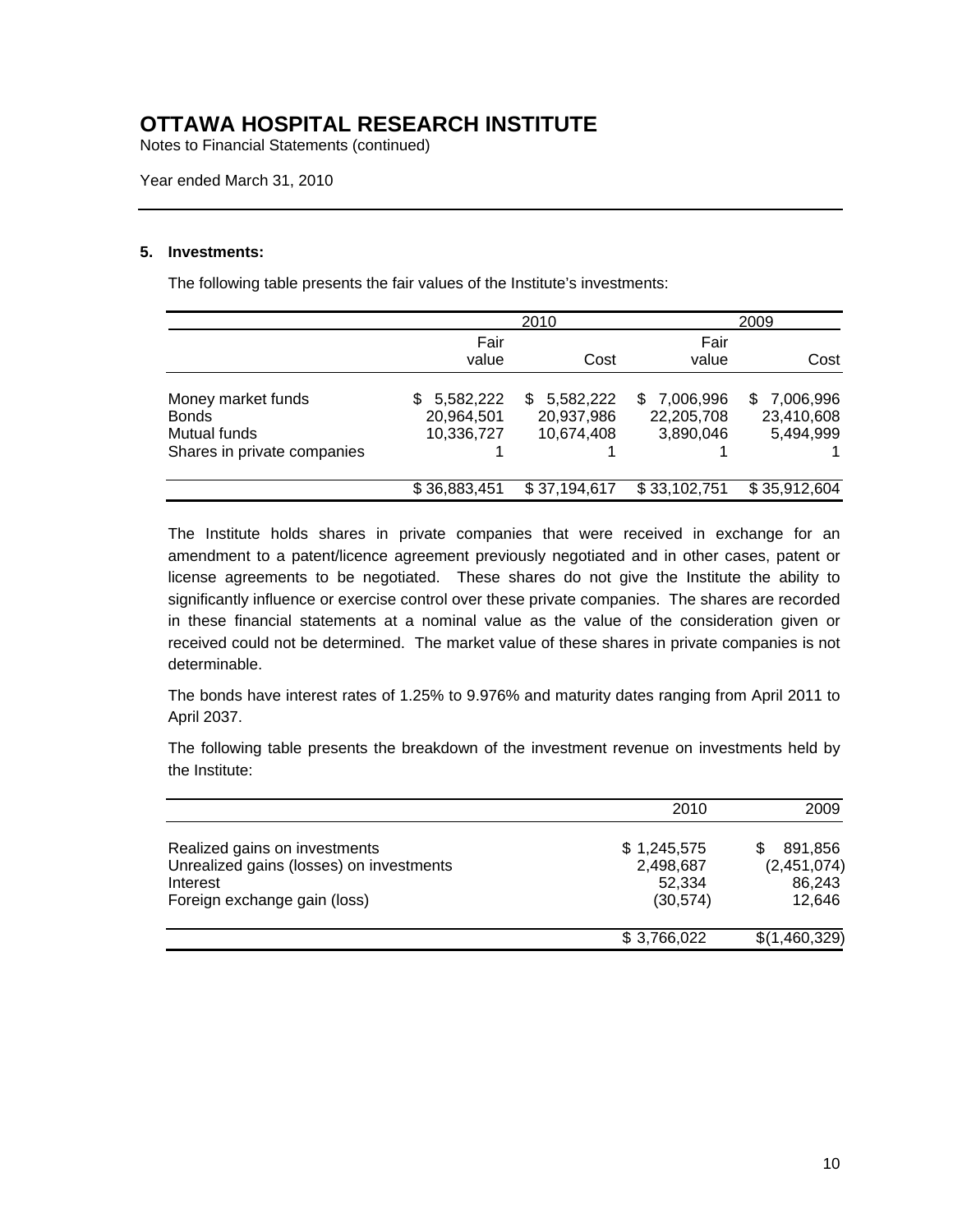Notes to Financial Statements (continued)

Year ended March 31, 2010

#### **6. Capital assets:**

|                                              |                |                  | 2010          | 2009          |
|----------------------------------------------|----------------|------------------|---------------|---------------|
|                                              |                | Accumulated      | Net book      | Net book      |
|                                              | Cost           | amortization     | value         | value         |
| Computer equipment                           | 5,460,018<br>S | 5,348,840<br>\$. | \$<br>111,178 | \$<br>312,866 |
| Furniture and fixtures                       | 1,836,057      | 1,728,286        | 107,771       | 144,997       |
| Portable                                     | 409,970        | 409,970          |               | 81,994        |
| Laboratory equipment<br>Stem Cell and Vision | 33,932,636     | 22,633,289       | 11,299,347    | 13,003,633    |
| Research floors                              | 24,859,130     | 4,637,295        | 20,221,835    | 21,392,991    |
| Patents                                      |                |                  |               |               |
|                                              | \$66,497,812   | \$34,757,680     | \$31,740,132  | \$34,936,482  |

Cost and accumulated amortization at March 31, 2009 amounted to \$65,318,112 and \$30,381,630 respectively.

#### **7. Unexpended research project funding:**

Unexpended research project funding represents amounts received by the Institute which will be used in subsequent periods on active research projects. Changes in the unexpended research project funding balance are as follows:

|                                                      | 2010         | 2009           |
|------------------------------------------------------|--------------|----------------|
| Balance, beginning of year                           | \$48,566,334 | \$41,266,331   |
| Amounts received in the current period               | 91,422,303   | 73,751,613     |
|                                                      | 139,988,637  | 115,017,944    |
| Less:                                                |              |                |
| Research project costs                               | (76,256,489) | (64, 603, 549) |
| Amount transferred to deferred capital contributions | (2,424,342)  | (1,848,061)    |
|                                                      | (78,680,831) | (66, 451, 610) |
| Balance, end of year                                 | \$61,307,806 | \$48,566,334   |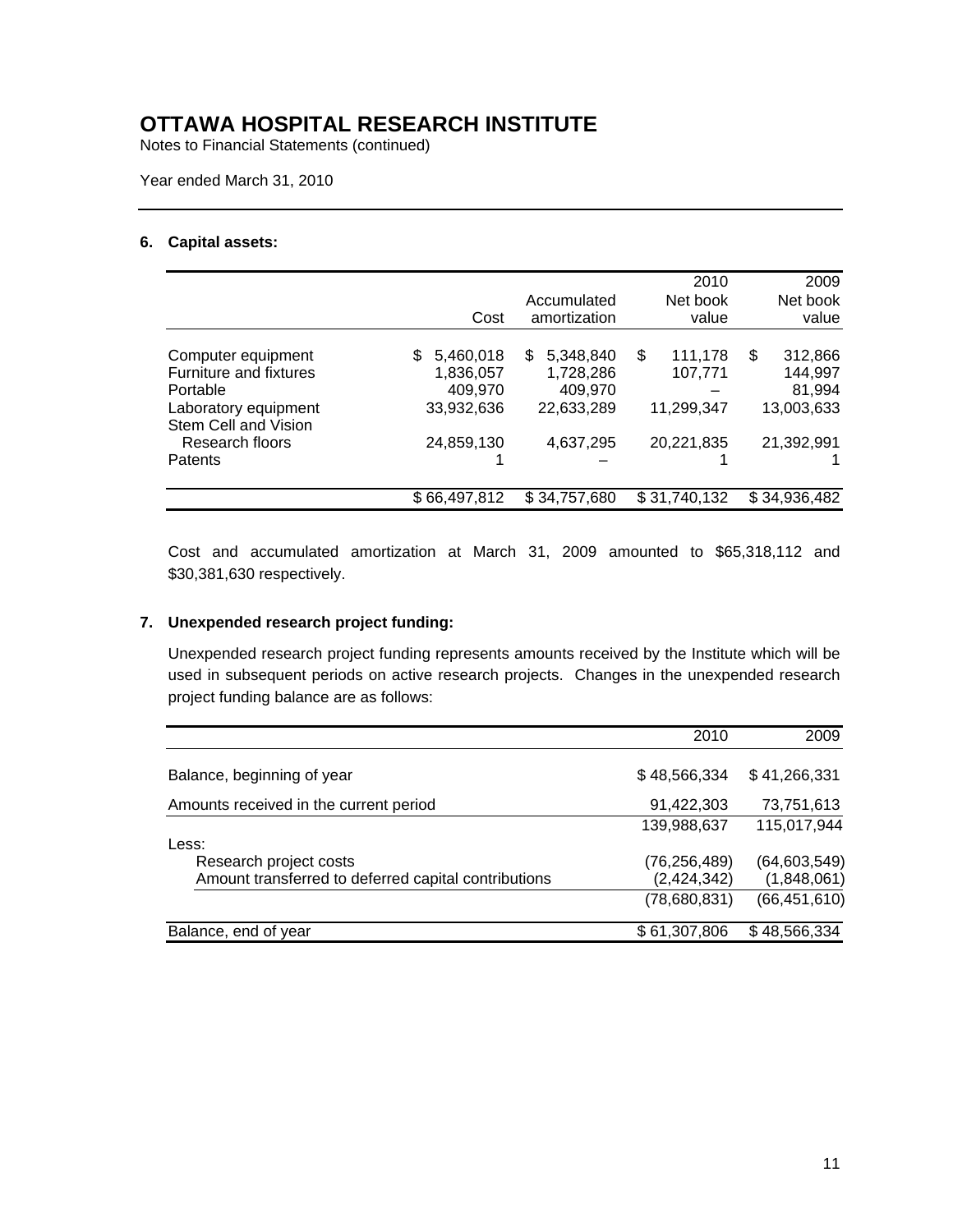Notes to Financial Statements (continued)

Year ended March 31, 2010

#### **8. Deferred capital contributions:**

|                            | 2010         | 2009         |
|----------------------------|--------------|--------------|
| Balance, beginning of year | \$32,132,989 | \$34,885,062 |
| Additions                  | 2.424.342    | 1,848,061    |
| Amortization               | (4,331,743)  | (4,600,134)  |
| Balance, end of year       | \$30,225,588 | \$32,132,989 |

#### **9. Internally restricted net assets:**

Internally restricted net assets are comprised of the Equalization Fund and the General Capital Reserve Fund. The operation and the purpose of these funds are described in the following paragraphs.

(a) Equalization Fund:

The equalization fund was established by the Board of Directors to provide the Institute with stable investment income for short and long-term budget planning. On an annual basis Management along with the Investment managers set a budgeted return on investments, which is approved by the Board. Actual investment income in excess of the budgeted amount, to the maximum of net income for the year, is transferred to the equalization fund. When actual investment income is less than the budgeted amount the difference, to the maximum of the balance of the equalization fund, is transferred to the unrestricted fund from the equalization fund. During the year, \$1,385,225 (2009 - (\$1,145,996)) was transferred to (from) the equalization fund.

(b) General Capital Reserve Fund:

The General Capital Reserve Fund was established to provide permanent or temporary funding for the acquisition or construction of capital assets. During the year, \$Nil (2009 - \$402,749) was transferred to unrestricted net assets and \$Nil (2009 - \$44,307) was transferred to externally restricted net assets.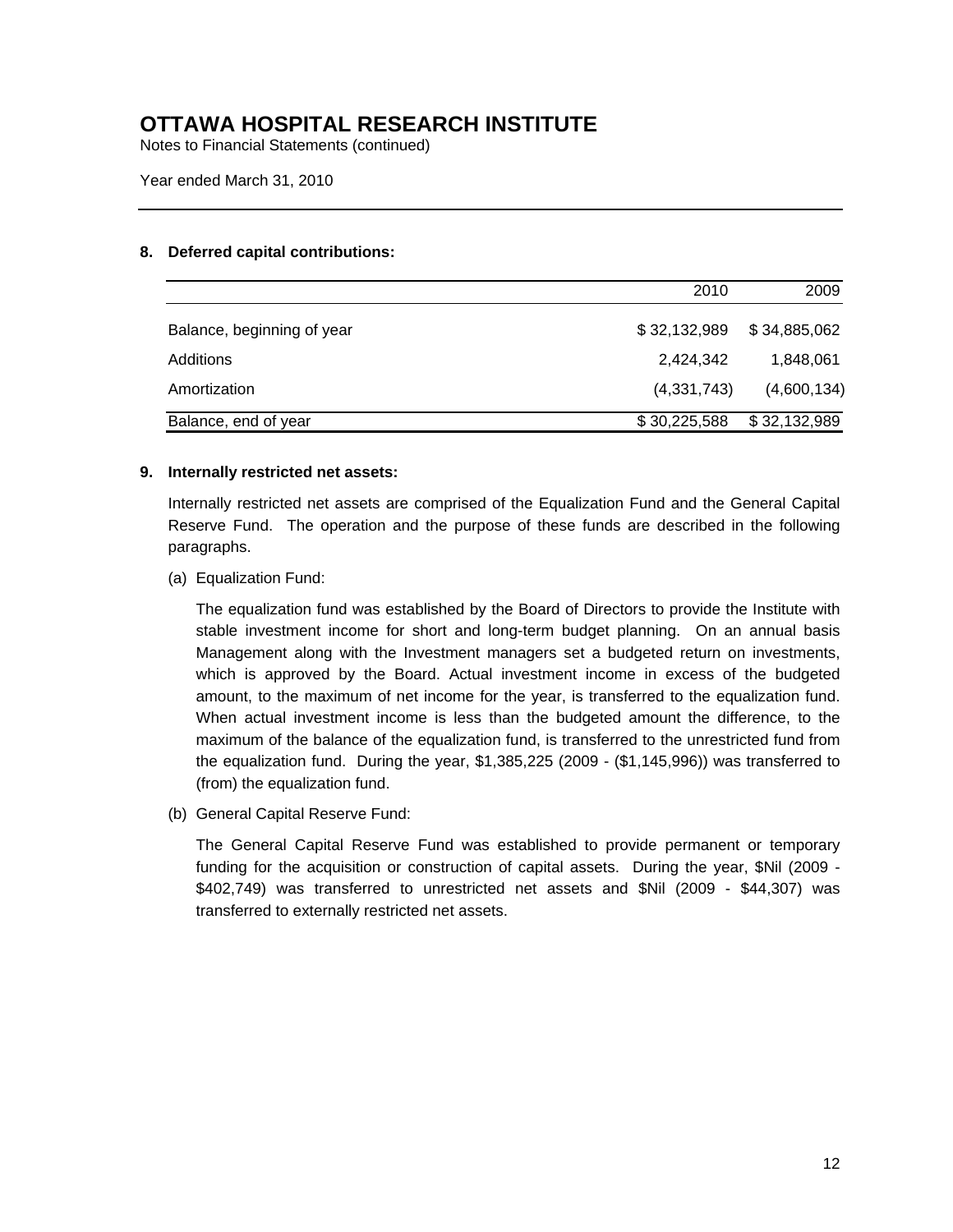Notes to Financial Statements (continued)

Year ended March 31, 2010

#### **10. Commitments:**

The Institute is committed to providing contributions to The Ottawa Hospital in respect of the construction or fit up of various buildings or floors as follows:

|                                                                                                   | Commitment                                     |  |
|---------------------------------------------------------------------------------------------------|------------------------------------------------|--|
| <b>Cancer Centre</b><br>Regenerative Medicine floors<br>The Centre for Practice Changing Research | \$5.25 million<br>1.94 million<br>1.17 million |  |

At year end the Institute has secured external funding for these commitments in the amount of \$8.36 million, the timing of the distribution of these commitments had not yet been determined.

#### **11. Pension plan:**

Substantially all of the full-time employees of the Institute are members of the Hospitals of Ontario Pension Plan (the "Plan"), which is a multi-employer defined benefit pension plan available to all eligible employees of the participating members of the Ontario Hospital Association. Plan members will receive benefits based on the length of service and on the average of annualized earnings during the five consecutive years prior to retirement, termination or death, that provide the highest earnings.

Pension assets consist of investment grade securities. Market and credit risk on these securities are managed by the Plan by placing plan assets in trust and through the Plan investment policy.

Pension expense is based on Plan management's best estimates, in consultation with its actuaries, of the amount, together with the 1.3% of salary contributed by employees, required to provide a high level of assurance that benefits will be fully represented by fund assets at retirement, as provided by the Plan. The funding objective is for employer contributions to the Plan to remain a constant percentage of employees' contributions.

Variances between actuarial funding estimates and actual experience may be material and any differences are generally to be funded by the participating members. The most recent actuarial valuation of the Plan as at December 31, 2006 indicates the plan is fully funded. Contributions to the plan made during the year by the Institute on behalf of its employees amounted to \$1,679,359 (2009 - \$1,596,617) and are included in the statement of operations.